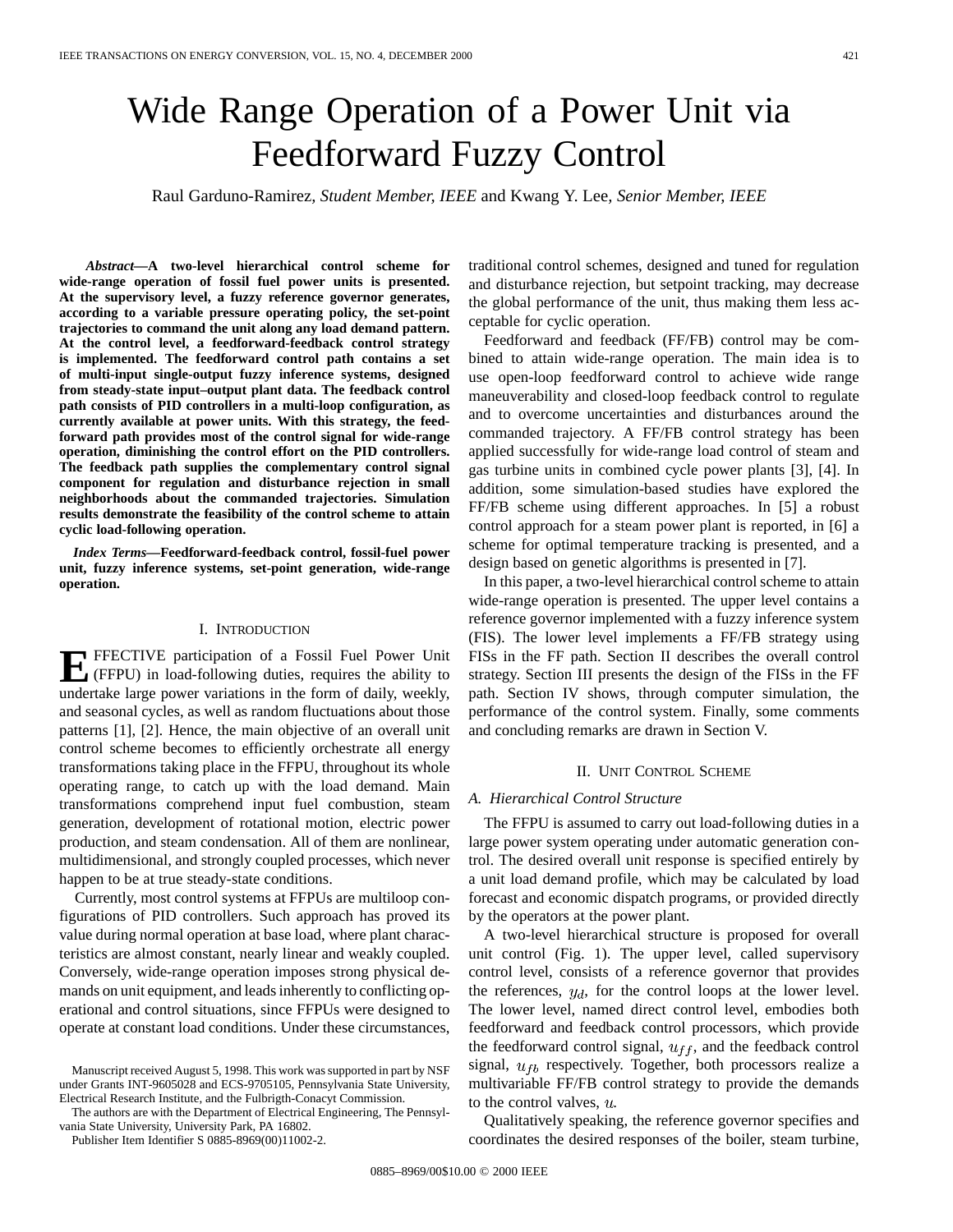

Fig. 1. Hierarchical control scheme.



Fig. 2. Fuzzy pressure set-point generator.

and electric generator. The feedforward control path should provide the main contribution to the control valve demands to achieve wide-range operation. The role of the feedback control path is meant to be complementary, that is, it should supply the control signal component necessary for regulation and disturbance rejection in small neighborhoods about the commanded trajectories.

# *B. Supervisory Set-Point Generation [8]*

The set points for electric power, steam pressure, and drum water level,  $y_d = [E_d \ P_d \ L_d]^T$ , are generated at the supervisory level. The power set-point,  $E_d$ , is the same as the unit load demand provided by the operator or AGC. The drum water level deviation set-point,  $L_d$ , is always set to zero. The steam pressure set point,  $P_d$ , is obtained by adding a gross (GROSS) and a correction term (CORR), which are inferred by the Fuzzy Pressure Set-Point Generator (FPSPG) (Fig. 2). The set of rules that generates GROSS constitutes a nonlinear mapping of the current unit load demand (PEDEM) that implements a variablepressure operating policy. In addition, CORR is provided by a set of rules that command additional pressure variation depending on the current derivative (DERIV) and the near future rate of change (RATE) of the unit load demand.

The FPSPGs input variables are fuzzified using Gaussian,  $N$ (mean, variance), membership functions. Input PEDEM spans 0 to 160 MW with  $low = N(0, 40)$ ,  $medium = N(80, 25)$ , and  $high = N(160, 40)$ . Both DERIV and RATE span  $-5.0$  to 5.0 %load/minute with  $negative = N(-5, 1.5), no-change = N(0, 1.5),$ and *positive* =  $N(5, 1.5)$ . Outputs GROSS and CORK have 5 evenly distributed triangular membership functions,  $\{very\ low,\ low,\ medium,\ high,\ very\ high\}$  and  $\{large\space neg, negative, no-change, positive, large-pos\},\$ 

TABLE I RULES TO GENERATE GROSS TERM



TABLE II RULES TO GENERATE CORRECTION TERM RATE



Fig. 3. Two degrees of freedom control configuration.

respectively. The knowledge base has 12 rules (Table I and Table II) with min and max methods for the logic "*and*" and "*or*" connectives, respectively. Inference was done by Mamdani combination. Implication and aggregation used the min and max methods, respectively. Defuzzification was carried out by the center of gravity method. More details on the FPSPG can be found in [8].

### *C. Feedforward/Feedback Control Strategy*

The initial idea of the FF/FB control strategy comes from the two-degrees-of-freedom linear control system in Fig. 3. The output to set-point transfer function is given by (1). If  $G_{ff}(s)$  =  $[G_p(s)]^{-1}$ , perfect tracking,  $Y(s) = Y_d(s)$ , can be attained. Besides, in the absence of uncertainty and disturbances the feedback element is unnecessary.

$$
Y(s) = [I + G_p(s)G_{fb}(s)]^{-1}
$$
  
 
$$
\cdot [G_p(s)G_{ff}(s) + G_p(s)G_{fb}(s)]Y_d(s)
$$
 (1)

The FFPUs are large complex systems for which  $G_p(s)$ , if known, is only valid around a single operating point, and its inverse is not guaranteed to exist. Hence, the ideal FF/FB strategy is inadequate to attain wide-range operation. Requirements on  $G_{ff}(s)$  can be lessened to only approximate the inverse dynamics, and let the FB path compensate for uncertainty to track the demand. However, there is still the need for a plant model, which is a particularly difficult issue for control with distributed systems.

To overcome these problems we proposed for the FF path to approximate the inverse steady-state behavior using inputoutput process data along the whole operating range of the FFPU, that is, to solve a kind of inverse kinematic problem.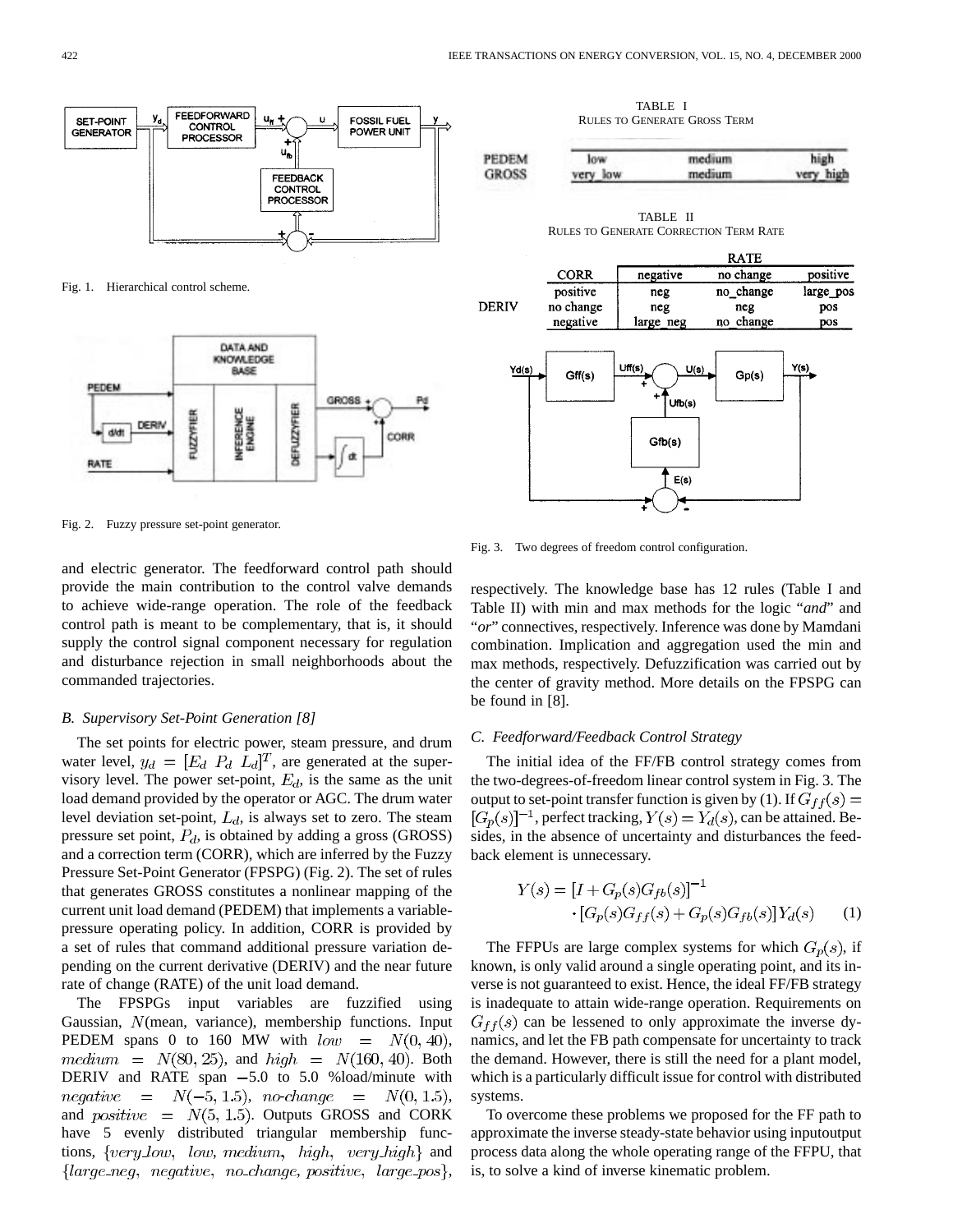

Fig. 4. Feedforward/feedback control configuration.

The feedforward control processor is implemented as a fuzzy system that approximates the inverse nonlinear inputoutput steady-state behavior of the FFPU. It contains three FISs, one for each individual control valve demand, which provide the feedforward control signal component,  $u_{ff} = [u_{1ff} \ u_{2ff} \ u_{3ff}]^T$ . The FISs provide smooth control signal contributions over the whole operating range of the FFPU, with no process model required at all.

The feedback control processor is a multi-loop control configuration based on conventional PID control algorithms, as currently available at power units. In this case, the FB path was implemented with three independent single-input–single-output control loops, which provide the complementary control signal  $u_{fb} = [u_{1fb} \ u_{2fb} \ u_{3fb}]^T$ . Note that no attempt was done to compensate for interaction effects, leaving that task implicitly to the feedforward control. Process input–output pairing for the feedback loops was made between the fuel valve and the electric power, the throttle valve and the main steam pressure, and the feedwater valve and the drum water level deviation. Fig. 4 shows the direct control level configuration including both the RID based feedback controllers and the feedforward controllers based on fuzzy inference system.

#### III. FEEDFORWARD FUZZY INFERENCE SYSTEMS

# *A. Design of Feedforward FIS*

Several design methods may be used to design the fuzzy inference systems in the feedforward control processor from



Fig. 5. Power and pressure steady-state values.

input–output data. Common methods are the table look-up scheme, gradient descent training, recursive least squares, and clustering [9], [10]. The method known as adaptive neuro-fuzzy inference system (ANFIS) [11], [12] was used here. This technique allows the implementation of multi-input–single-output (MISO) first-order Sugeno-type FIS with weighted average defuzzification.

This approach provides off-line learning capability to the control system. Here, learning is understood as the process of tuning the input membership functions, building the fuzzy inference rules of the knowledge base, and identifying the consequent parameters of the feedforward FIS, necessary to reproduce the input–output behavior of system. The learning process is of the training type. It could take place prior to the operation of the control system, or upon demand during operation. Only the former case is considered in this project.

The learning process develops through the following stages. First, a set of input–output data, to be used as training data, needs to be generated or obtained from the process. Another optional data set can be used as checking data after training. Second, the initial FIS structures need to be created. For each input, the range of operation, number of membership functions, as well as their shape, must be defined. Finally, the learning process is carried out using the training data to adjust the membership functions, to create the inference rules, and to determine their consequent parameters. The resultant FIS is verified using the checking data set.

#### *B. Feedforward FIS*

Steady-state data along the whole operating range was used to design the feedforward FISs. Power and pressure data, reflecting the variable pressure operating policy, are shown in Fig. 5. The drum level deviation in steady state is zero and is not shown. The corresponding control valve demands  $(u_1)$  for fuel,  $u_2$  for steam, and  $u_3$  for feedwater) are given in Fig. 6.

To obtain the inverse kinematic model, the inputs to each FIS are given by the current outputs (electric power, drum steam pressure, and drum water level) of the power unit, and the outputs of the FIS are given by the current demands to the control valves (fuel, steam, and water). Once imbedded in the control system, the inputs to the FIS are supplied with the setpoints to obtain the feedforward contribution to the control valve demands.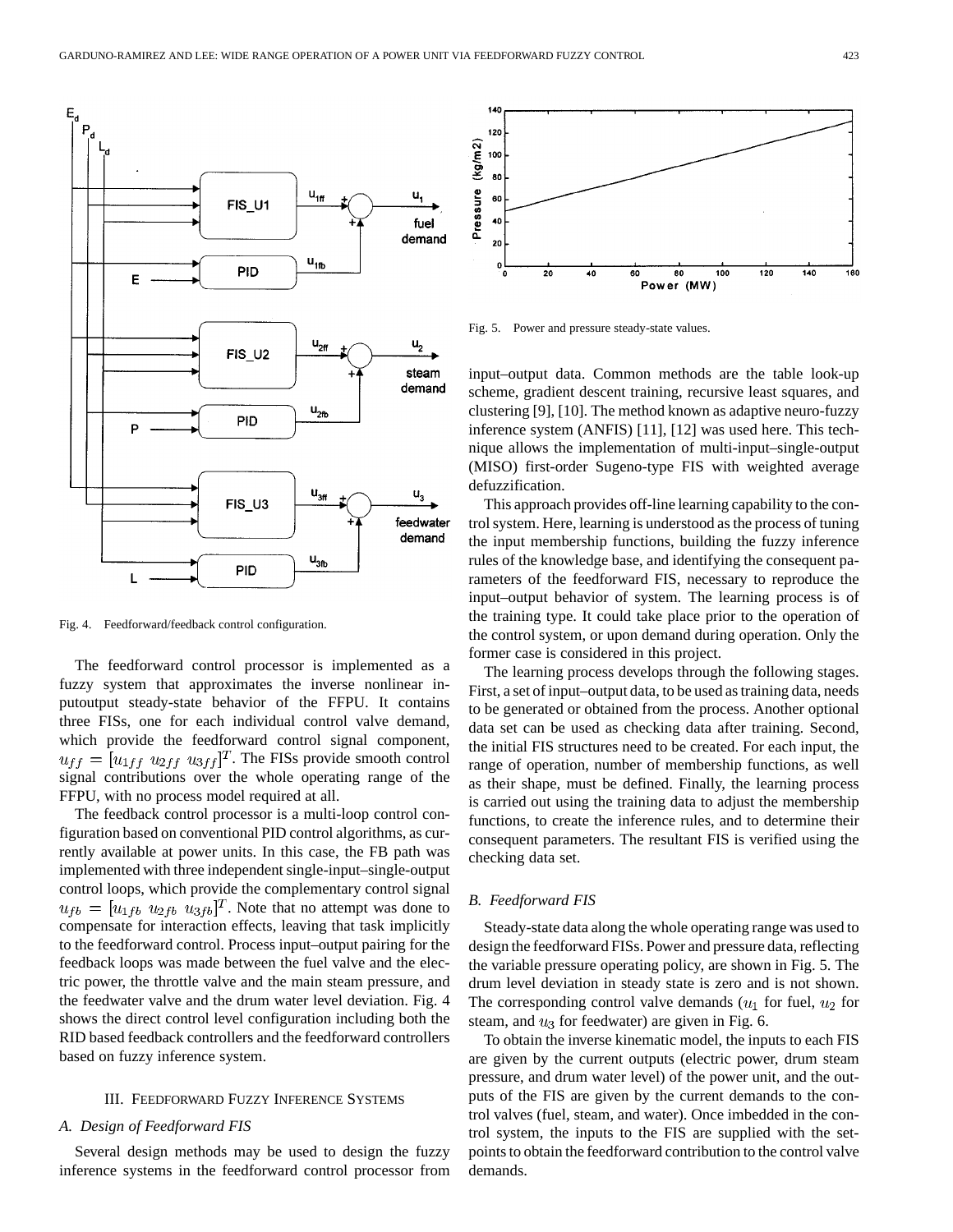

Fig. 6. Control valve demands steady-state values.



Fig. 7. Fuzzy surface for  $u_{1ff}$ .



Fig. 8. Fuzzy surface for  $u_{2ff}$ .

All three feedforward elements, FIS\_U1, FIS\_U2, and FIS U3, receive the same inputs. Sets of three and more membership functions per input were tested. The case with three membership functions is reported in this work. A total of 27 fuzzy inference rules were generated for each FIS. Surfaces in Figs. 7–9 graphically represent the rules to generate the control signals  $u_{1ff}$ ,  $u_{2ff}$ , and  $u_{3ff}$ , in terms of the power and pressure set-points. The water level set-point does not affect the surfaces since it is always set to zero. Indeed, the surfaces represent the inverse static model of the FFPU, and they allow



Fig. 9. Fuzzy surface for  $u_{3}$ f.

an approximate and quick visualization of the control signal values. As an advantage, the surfaces remain almost the same, with negligible differences, when the number of membership functions increases, in contrast to the amount of rules that grows geometrically.

Performance of the FF path to reproduce the inverse static behavior of the process was verified by reproducing the steadystate data of Figs. 5 and 6. This confirms the universal approximation properties of fuzzy systems. Differences in precision obtained with 3, 5, or more input membership functions were negligible.

#### IV. SIMULATION RESULTS

#### *A. Model of Power Unit*

The power unit is simulated with the nonlinear dynamic model of a 160 MW oil fired drum boiler-turbine-generator unit, intended for overall wide range simulations [13]. The model is a three input, three output, third order nonlinear system. The inputs are the positions of the valve actuators that control the mass flow rates of fuel  $(u_1$  in pu), steam to the turbine  $(u_2$  in pu), and water to the drum  $(u_3$  in pu). The three major outputs are the electrical power  $(P_e$  in MW), drum steam pressure ( $P$  in kg/cm<sup>2</sup>), and drum water level ( $L$  in m). The three state variables are the electric power, drum steam pressure, and the fluid (steam-water) density  $(\rho_f)$ . The model state equations are

$$
\frac{dP}{dt} = 0.9u_1 - 0.0018u_2 P^{9/8} - 0.15u_3 \tag{2a}
$$

$$
\frac{dP_e}{dt} = \left( (0.73u_2 - 0.16)P^{9/8} - P_e \right) / 10 \tag{2b}
$$

$$
\frac{d\rho_f}{dt} = (141u_3 - (1.1u_2 - 0.19)P)/85\tag{2c}
$$

The drum water level is calculated using the following algebraic equations:

$$
q_e = (0.85u_2 - 0.14)P + 45.59u_1 - 2.51u_3 - 2.09
$$
 (3a)

$$
\alpha_s = (1/\rho_f - 0.0015) / (1/(0.8P - 25.6) - 0.0015) \quad (3b)
$$

$$
L = 0.05(0.13\rho_f + 100\alpha_s + 0.11q_e - 68.3)
$$
 (3c)

where  $\alpha_s$  is the steam quality, and  $q_e$  is the evaporation rate (kg/sec). Positions of valve actuators are constrained to lie in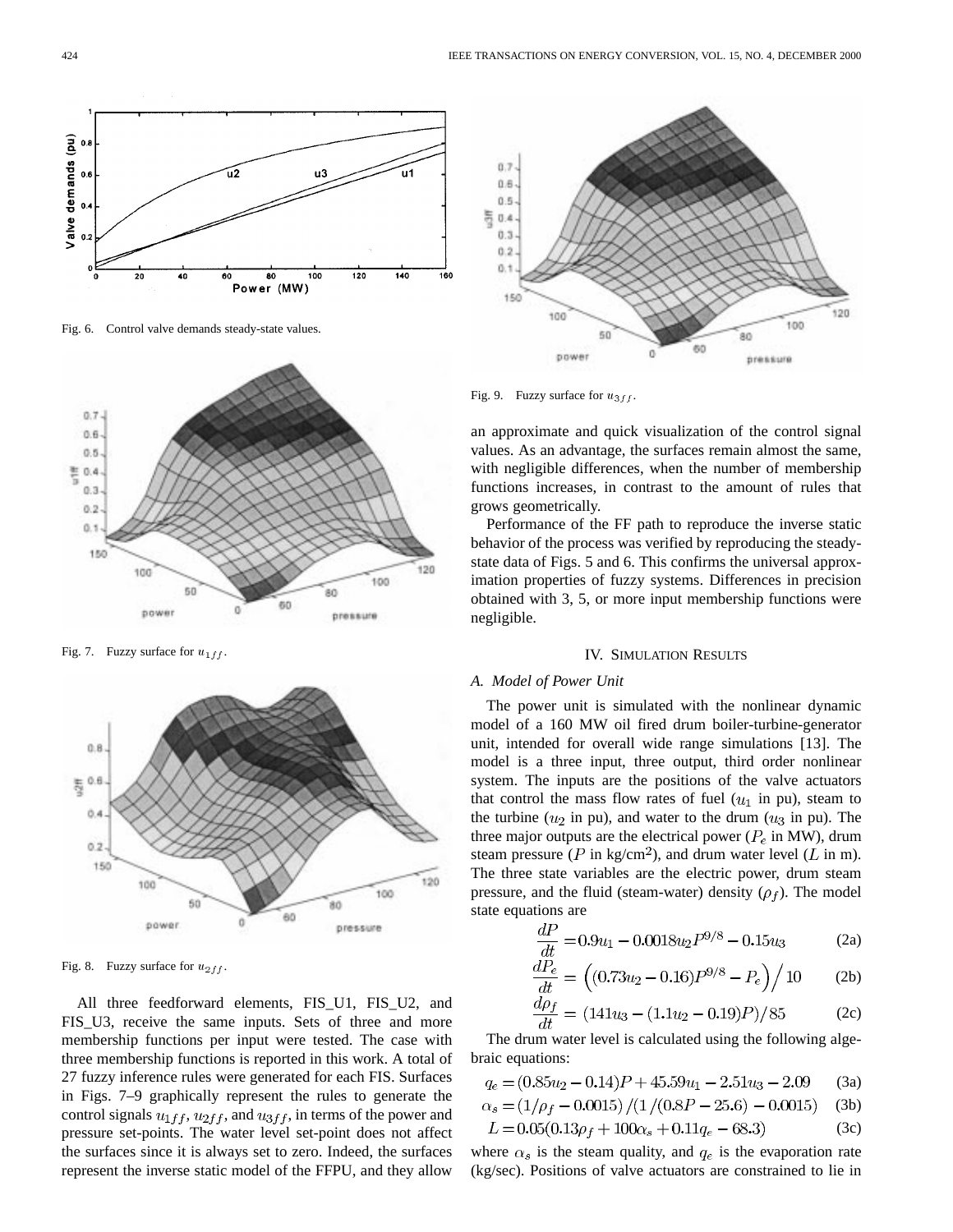

Fig. 10. Load tracking.



Fig. 11. Variable pressure operation.

the interval [0, 1], while their rate of change (pu/sec) is limited as follows:

$$
-0.007 \le \frac{du_1}{dt} \le 0.007\tag{4a}
$$

$$
-2.0 \le \frac{du_2}{dt} \le 0.02\tag{4b}
$$

$$
-0.05 \le \frac{du_3}{dt} \le 0.05\tag{4c}
$$

#### *B. Simulation of Cyclic Operation*

The control system is embedded in a simulation shell for the analysis of overall unit control strategies. The shell was developed in a personal computer platform using the MATLAB/SIMULINK programming environment. A set of  $50 +$  tests is available to characterize the process and to tune and analyze the control system.

Tests can be executed at various levels: 1) At the unit model level to verify the open-loop model responses. 2) At the direct level to include the models of valve actuators. 3) At the master level to include the control algorithms at the direct control level, in this case the feedforward and feedback components. 4) At the supervisory level to include the setpoint generator, and 5) At the system level to perform cyclic operation tests with the whole control system and process model.

In this project, most tests were conducted at the master level and at the system level. Master level tests were carried out to tune the PID algorithms of the feedback path. Results presented here show cyclic tests conducted at the system level. Figs.  $10-15$ 



Fig. 12. Drum water level regulation.



Fig. 13. Demand to fuel valve.



Fig. 14. Demand to steam throttling valve.



Fig. 15. Demand to feedwater valve.